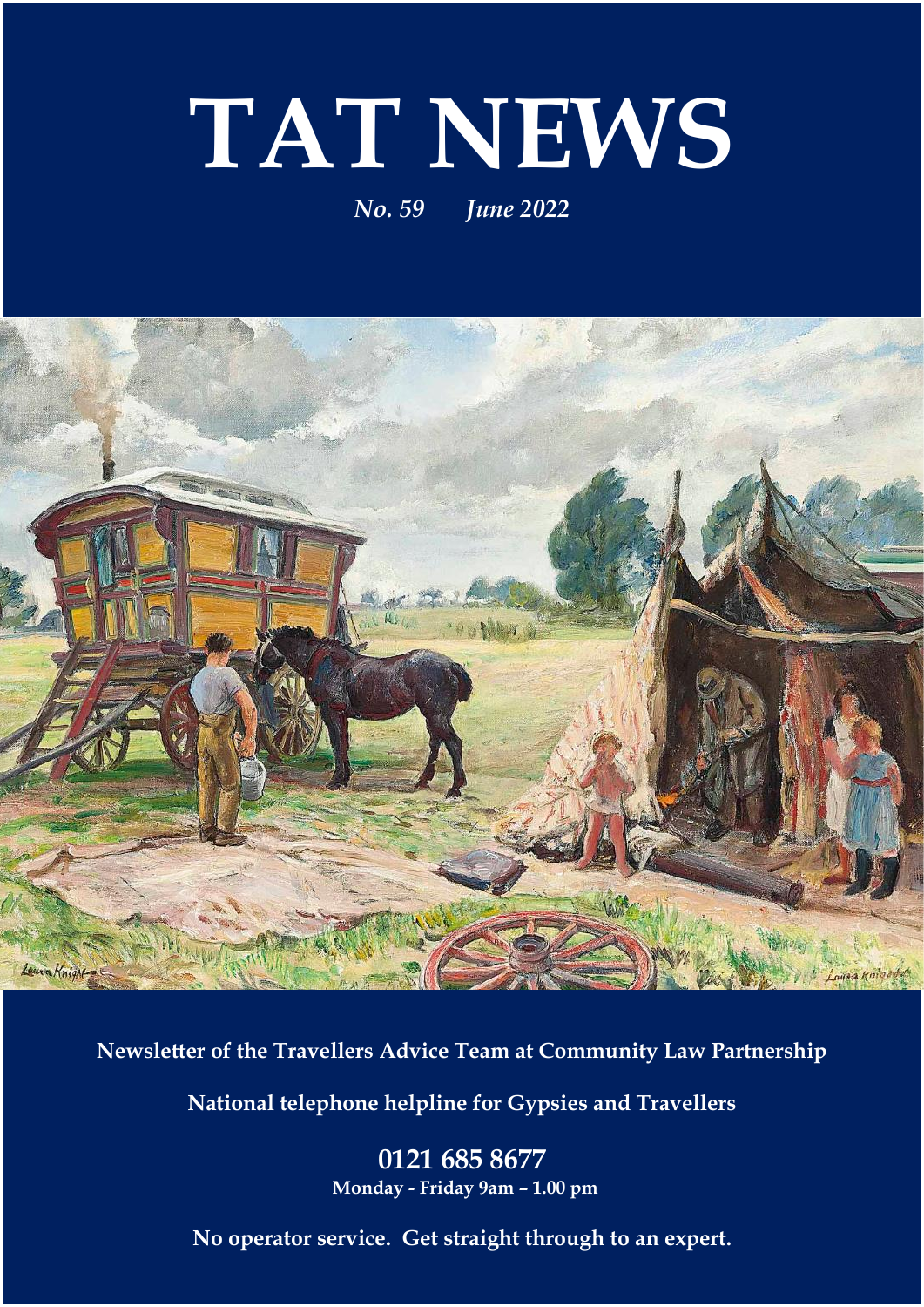In your June issue…

- **THE PERFECT STORM**
- **THE CRIMINALISATION OF TRESPASS**
- **WIDE INJUNCTIONS**
- **THE DEFINITION OF GYPSY AND TRAVELLER**
- **ADVERSE POSSESSION**
- **SITE ALLOCATIONS**
- **DAME LAURA KNIGHT ARTWORK**

## **ART WORK**

We would very much like to publish art work and photographs of Gypsy and Traveller life.

Please send any items you would like to be considered to [office@communitylawpartnership.co.uk](mailto:office@communitylawpartnership.co.uk) and mark them for the attention of 'TAT News Team'.

> Many thanks, TAT News Team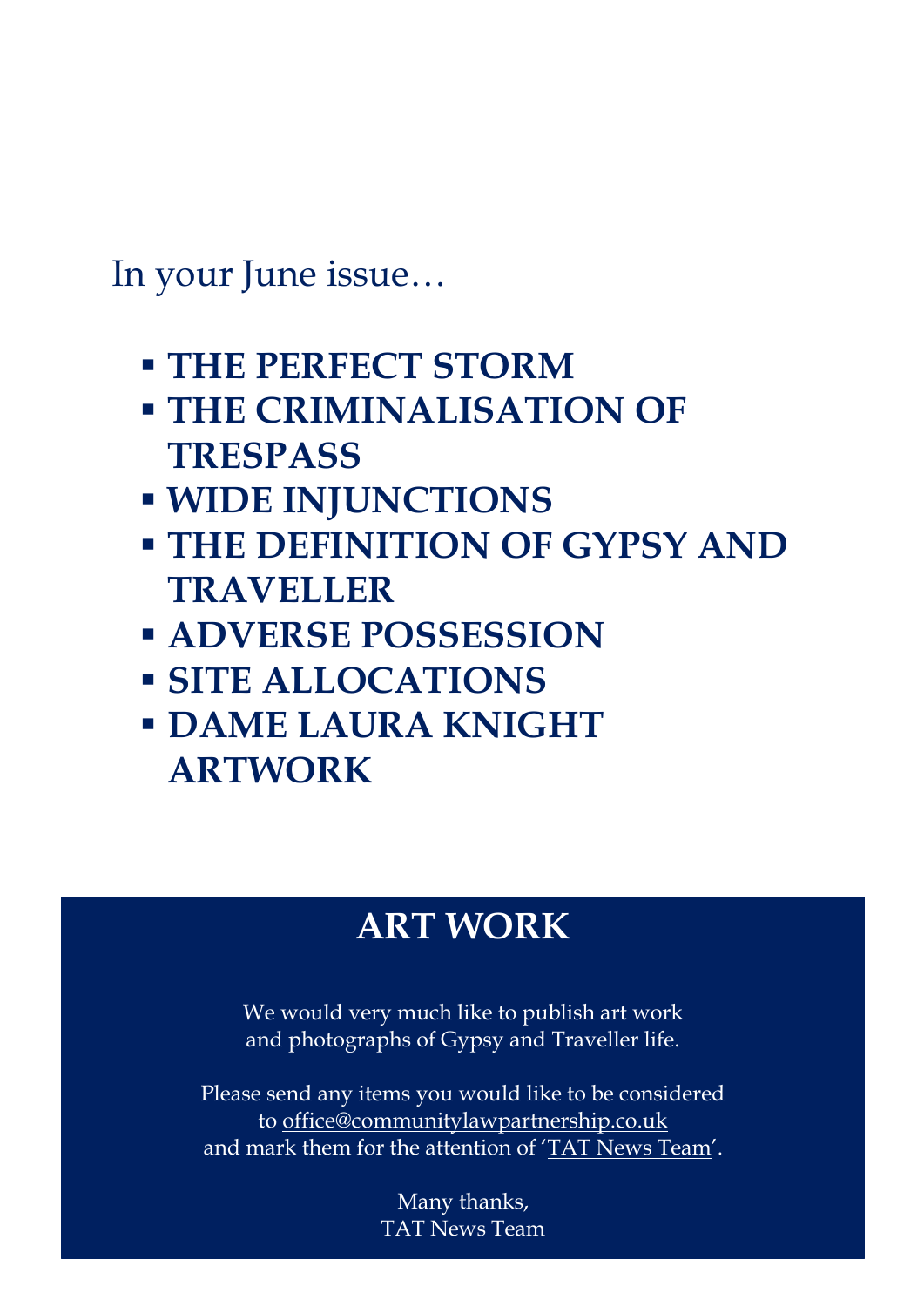# **THE PERFECT STORM**

This moment of time is a bit of a perfect storm for Gypsies and Travellers who are trying to maintain the nomadic way of life. A negative Court of Appeal judgment on wide injunctions in January is leading to local authorities seeking to continue or to obtain such injunctions covering vast areas of land. The discriminatory definition of Gypsy and Traveller for planning purposes is being challenged before the Court of Appeal at the end of June. In the meantime the Police, Crime, Sentencing and Courts Act has introduced a new criminal offence with regard to trespass situations.

You will find full reports on these matters in this special Glastonbury Festival edition of TAT News. Holly Sherratt and Fiona McGilvray will be

representing TAT so, if you are at the Festival, please do come and see them at the FFT stall in Green Futures or the Travellers' area in Leftfield.

We are very grateful to Moving for Change for providing us with 6 months funding for our telephone advice line. This is very important for the continuance of the line. Moving for Change exist to improve the quality of life for nomadic Gypsies and Travellers and the communities in which they live across the UK. Their primary focus is to secure the wellbeing and rights of Gypsies and Travellers living on roadside camps. Their vision is that Gypsy and Traveller people across the UK will be able to continue their traditional way of life, which is nomadic.



**Please note that CLP have moved office as of the beginning of February to 4th Floor Clarence Chambers, 39 Corporation Street, Birmingham B2 4LS.**

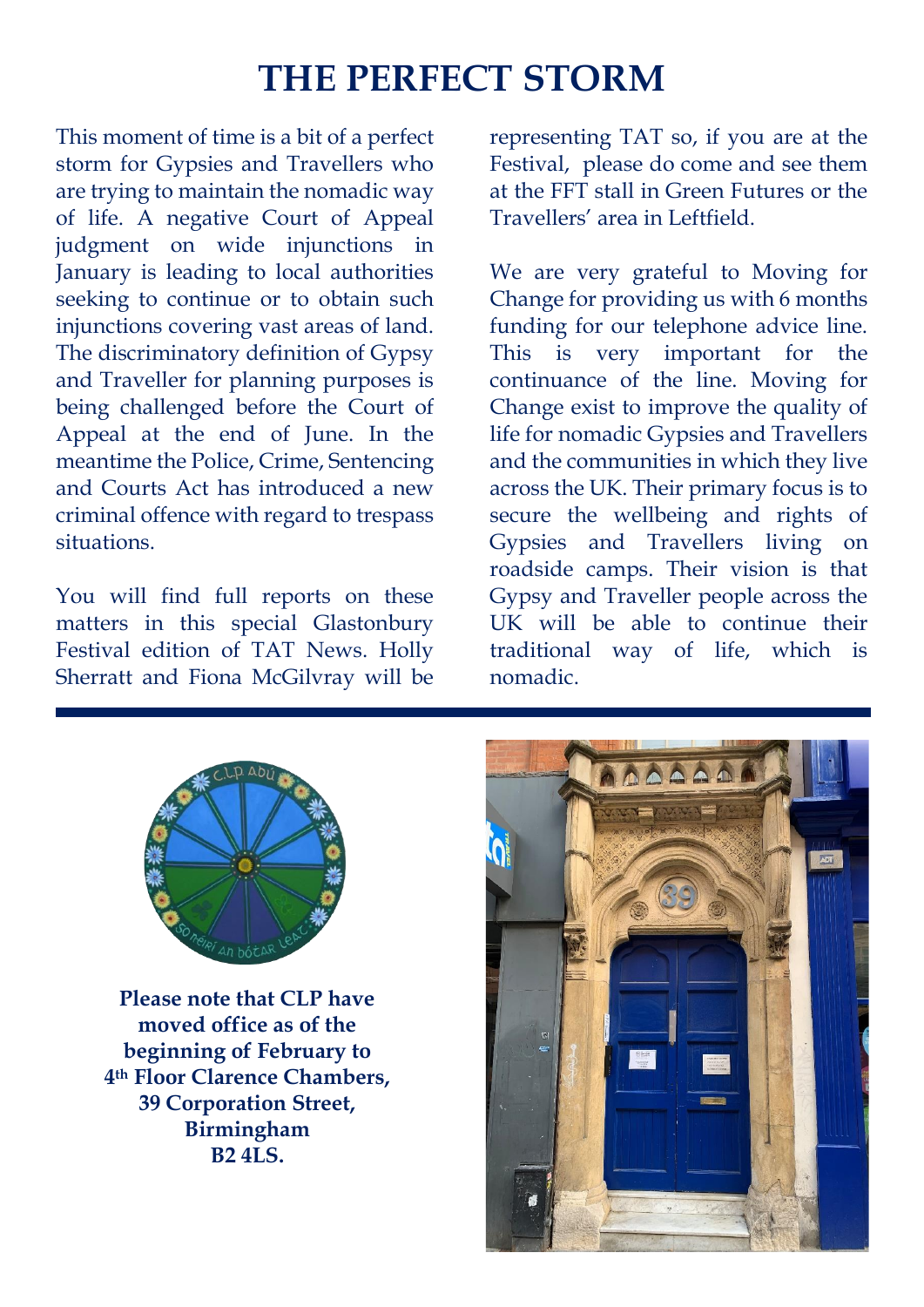## **THE CRIMINALISATION OF TRESPASS**

*Police, Crime, Sentencing and Courts Act*

In November 2019, the Home Office launched a consultation entitled 'Strengthening police powers to tackle unauthorised encampments'. This sought views on 'broadening the existing categories of criminal trespass'. On 8 March 2021, the Government produced its response to that consultation, in which it indicated the intention to introduce a new criminal offence relating to trespass.

See at:

[https://www.gov.uk/government/co](https://www.gov.uk/government/consultations/strengthening-police-powers-to-tackle-unauthorised-encampments/outcome/government-response-to-the-consultation-strengthening-police-powers-to-tackle-unauthorised-encampments-accessible-version) [nsultations/strengthening-police](https://www.gov.uk/government/consultations/strengthening-police-powers-to-tackle-unauthorised-encampments/outcome/government-response-to-the-consultation-strengthening-police-powers-to-tackle-unauthorised-encampments-accessible-version)[powers-to-tackle-unauthorised](https://www.gov.uk/government/consultations/strengthening-police-powers-to-tackle-unauthorised-encampments/outcome/government-response-to-the-consultation-strengthening-police-powers-to-tackle-unauthorised-encampments-accessible-version)[encampments/outcome/government](https://www.gov.uk/government/consultations/strengthening-police-powers-to-tackle-unauthorised-encampments/outcome/government-response-to-the-consultation-strengthening-police-powers-to-tackle-unauthorised-encampments-accessible-version)[response-to-the-consultation](https://www.gov.uk/government/consultations/strengthening-police-powers-to-tackle-unauthorised-encampments/outcome/government-response-to-the-consultation-strengthening-police-powers-to-tackle-unauthorised-encampments-accessible-version)[strengthening-police-powers-to-tackle](https://www.gov.uk/government/consultations/strengthening-police-powers-to-tackle-unauthorised-encampments/outcome/government-response-to-the-consultation-strengthening-police-powers-to-tackle-unauthorised-encampments-accessible-version)[unauthorised-encampments](https://www.gov.uk/government/consultations/strengthening-police-powers-to-tackle-unauthorised-encampments/outcome/government-response-to-the-consultation-strengthening-police-powers-to-tackle-unauthorised-encampments-accessible-version)[accessible-version](https://www.gov.uk/government/consultations/strengthening-police-powers-to-tackle-unauthorised-encampments/outcome/government-response-to-the-consultation-strengthening-police-powers-to-tackle-unauthorised-encampments-accessible-version)

The new offence was contained in Part 4 of the Police, Crime, Sentencing and Courts Bill (PCSCB) which received its first reading the next day. The Act received the Royal Assent on 28 April 2022.

You can find the Bill here: [https://publications.parliament.uk/p](https://publications.parliament.uk/pa/bills/cbill/58-01/0268/200268.pdf) [a/bills/cbill/58-01/0268/200268.pdf](https://publications.parliament.uk/pa/bills/cbill/58-01/0268/200268.pdf)

In summary, the Police Act inserts a new section 60C into the Criminal Justice and Public Order Act 1994 which makes it a criminal offence. punishable with up to three months imprisonment, for someone residing on land with a vehicle to fail to comply

with a request to leave the land. The offence applies if a person is residing, or intending to reside, on land without the consent of the occupier of the land, and has, or intends to have, a vehicle (including a caravan) on the land. The residence or intended residence must also have caused or be likely to cause significant disruption, damage, or distress. The request can be made by the occupier, a representative of the occupier or a police constable. If the person fails to leave the land or, having left, re-enters it, he or she can be arrested and his or her vehicle (which could include a caravan used as a home) can be impounded. It is a defence to show 'reasonable excuse' for failing to comply with a direction to leave the land. The new criminal offence, and the other changes to the existing provisions of the 1994 Act, would apply to both England and Wales.

Gypsy and Traveller support groups question the lawfulness of these new proposals. CLP are instructed by two Travellers to challenge this new offence and we are very interested in hearing from any other Gypsies and Travellers who may be adversely affected by the new criminal offence. Please phone our advice line on 0121 685 8677.

FFT have obtained funding for CLP to put together a training pack and carry out training on the new offence and other amendments to the existing police eviction powers.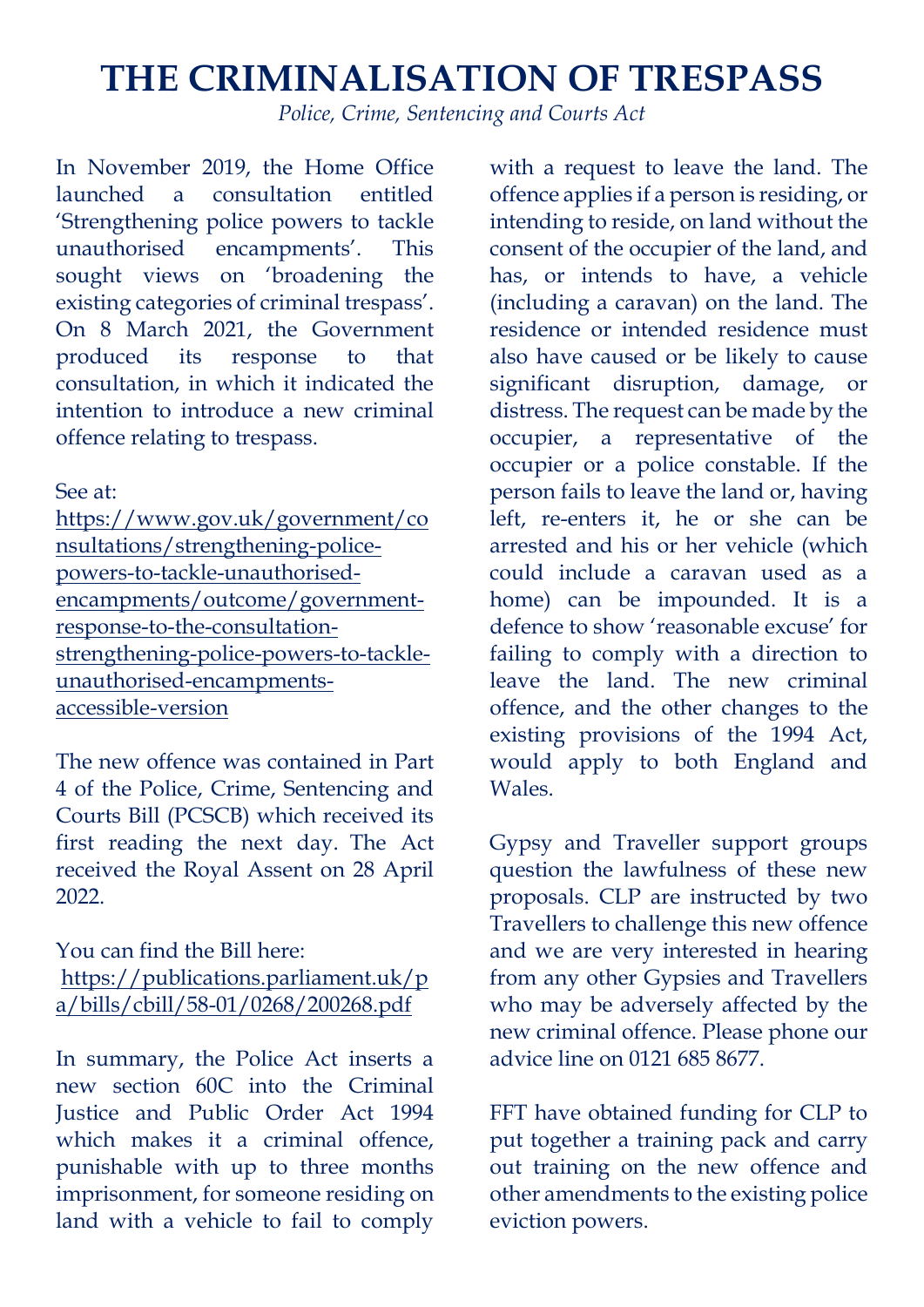#### **WIDE INJUNCTIONS**

*LB Barking & Dagenham and others v Persons Unknown and others [2022] EWCA Civ 13, 13 January 2022.*

Over the last 6 years, some 38 councils in England have obtained what have become known as 'borough-wide' injunctions prohibiting 'persons unknown' from camping on numerous sites and large swathes of public land within the boundaries of each local authority. Such injunctions have a disproportionate effect on nomadic Gypsies and Travellers, particularly given the long-standing shortage of lawful sites for them to camp on.

The lawfulness of borough-wide injunctions affecting Gypsies and Travellers was first considered, at an appellate level, in the case of *Bromley London Borough Council v Persons Unknown and others* [2020] EWCA Civ 12. The Court of Appeal dismissed an appeal by the local authority against the decision of a Deputy Judge in the High Court to refuse its application for a borough-wide injunction which would have restrained Gypsies and Travellers from camping on 171 pieces of land in Bromley. The Court of Appeal also gave general guidance about when such injunctions should be granted.

#### See our report here:

[http://www.communitylawpartnershi](http://www.communitylawpartnership.co.uk/news/the-enshrined-right-to-travel-the-bromley-case) [p.co.uk/news/the-enshrined-right-to](http://www.communitylawpartnership.co.uk/news/the-enshrined-right-to-travel-the-bromley-case)[travel-the-bromley-case](http://www.communitylawpartnership.co.uk/news/the-enshrined-right-to-travel-the-bromley-case)

Shortly after the Court of Appeal had given judgment in the *Bromley* case, it gave judgment in the separate case of *Canada Goose v Person Unknown* [2020] 1

WLR 2802. This case concerned an injunction sought by a retail clothing company against protesters. The Court of Appeal considered the availability of final injunctions against persons unknown. Having considered the judgment of the Supreme Court in *Cameron v Liverpool Victoria Insurance*  [2019] 1 WLR 1471, in which Lord Sumption reiterated the *"fundamental principle of justice that a person cannot be made subject to the jurisdiction of the court without having such notice of the proceedings as will enable him to be heard"* (para 17), the Court of Appeal held (at para 89):

> *A final injunction cannot be granted in a protester case against "persons unknown" who are not parties at the date of the final order, that is to say Newcomers who have not by that time committed the prohibited acts and so do not fall within the description of the "persons unknown" and who have not been served with the claim form.*

Following these decisions, the London Borough of Enfield applied to 'extend' the final injunction it had previously obtained in the High Court. The case came before Nicklin J, who made directions bringing all of the 38 borough-wide injunction cases back before the Court for review in the light of the Court of Appeal's decisions in *Bromley* and *Canada Goose*. By the date of the consolidated hearing in January 2021, Nicklin J had discharged many of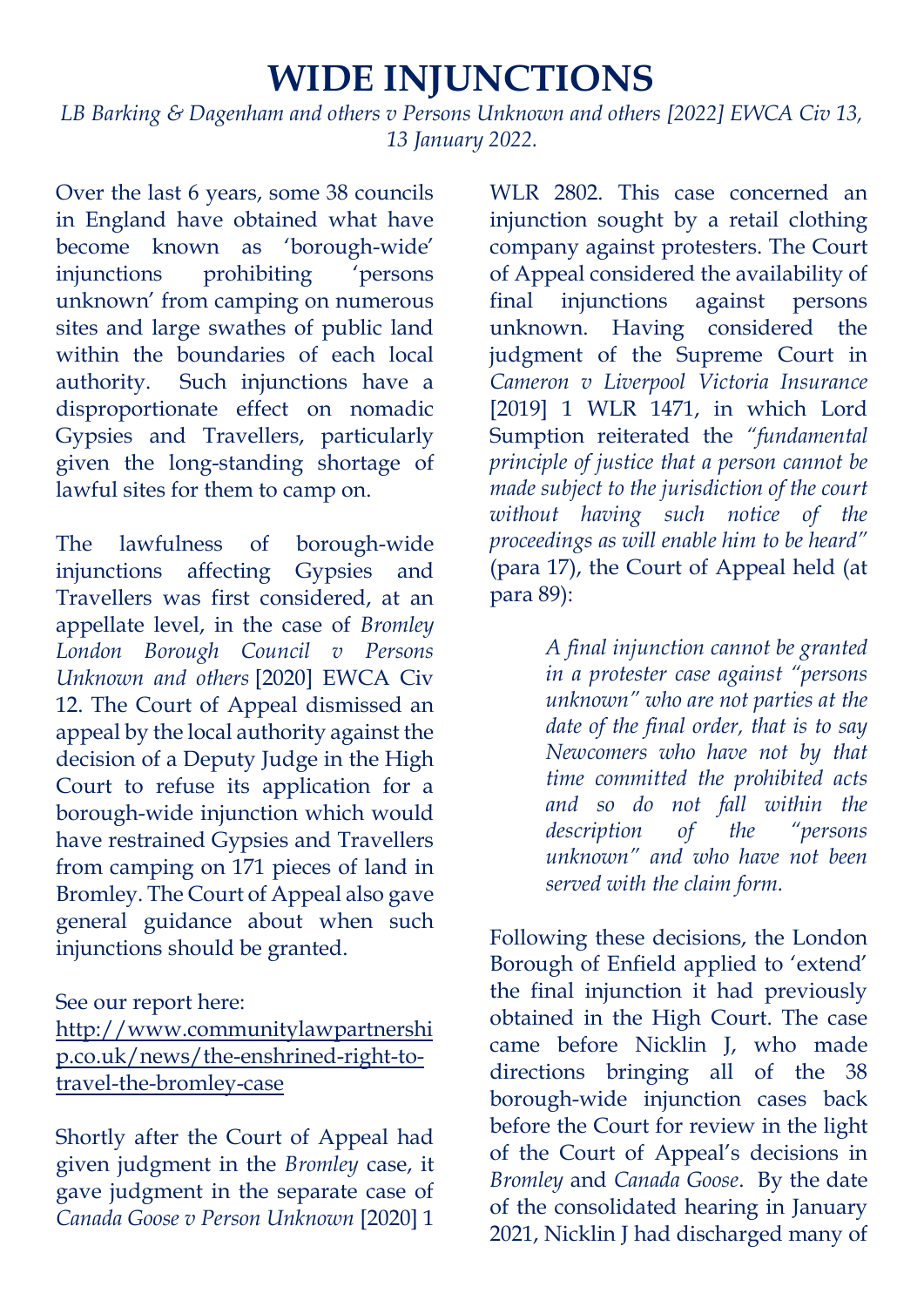the existing injunctions with the result that the number of claimants had been reduced to 13. In addition three Traveller organisations had formally intervened in the matter: London Gypsies and Travellers (LGT); Friends, Families and Travellers (FFT); and the National Federation of Gypsy Liaison Groups (NFGLG). The Attorney General had also appointed an Advocate to assist the Court.

Nicklin J handed down his judgment on 12 May 2021 - see *London Borough of Barking and Dagenham and Others v Persons Unknown and Others* [2021] EWHC 1201 (QB). Applying the principles laid down in *Canada Goose*, Nicklin J concluded that final injunction orders could not bind non-parties i.e. 'newcomers.'

For our report on this case see: [http://www.communitylawpartnershi](http://www.communitylawpartnership.co.uk/news/press-release-is-this-the-end-of-the-wide-injunction) [p.co.uk/news/press-release-is-this](http://www.communitylawpartnership.co.uk/news/press-release-is-this-the-end-of-the-wide-injunction)[the-end-of-the-wide-injunction](http://www.communitylawpartnership.co.uk/news/press-release-is-this-the-end-of-the-wide-injunction)

12 local authorities appealed that decision to the Court of Appeal. The Court of Appeal allowed the appeal, having concluded that the Court of Appeal in *Canada Goose* had misunderstood the decision of the Supreme Court in the case of *Cameron*  as well as previous Court of Appeal judgments involving persons unknown injunctions.

Sir Geoffrey Vos, Master of the Rolls, giving the leading judgment stated (at para 7):

> *I have concluded that: (i) the judge was wrong to hold that the court cannot grant final injunctions that*

*prevent persons, who are unknown and unidentified at the date of the order, from occupying and trespassing on land, and (ii) the procedure adopted by the judge was unorthodox. It was unusual insofar as it sought to call in final orders of the court for revision in the light of subsequent legal developments, but has nonetheless enabled comprehensive review of the law applicable in an important field. Since most of the orders provided for review and nobody objected to the process at the time, there is now no need for further action. (iii) Section 37 of the Senior Courts Act 1981 (section 37) and section 187B* [of the Town and Country Planning Act 1990] *impose the same procedural limitations on applications for injunctions of this kind. (iv) Whilst it is the court's proper function to give procedural guidelines, the court cannot and should not limit in advance the types of injunction that may in future cases be held appropriate to make under section 37 against the world.* 

The Court of Appeal thus concluded that final injunction orders could and did bind newcomers.

The Court also expressed some doubt over the comments made in *Bromley*  that there was an *"inescapable tension"*  between the Article 8 rights of the Gypsy and Traveller community and the common law of trespass and that the cases made plain that Gypsies and Travellers have an *"enshrined freedom"* to travel. However these comments were not part of the decision and it should be emphasised that the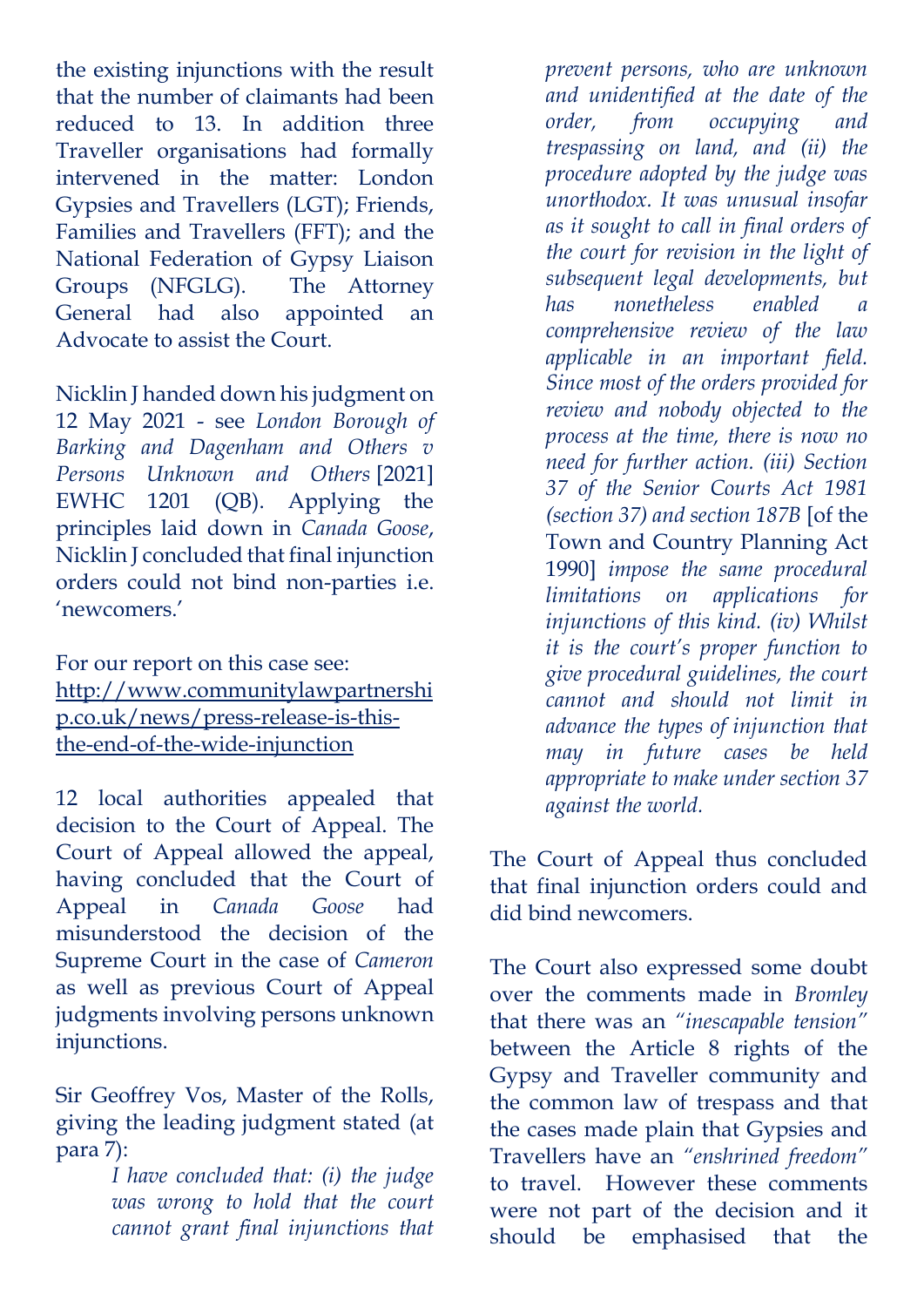guidance in the *Bromley* case remains good law.

It is important to also remember that, in order for the court to have jurisdiction over any defendants, the claim form must have been served, whether personally or pursuant to an order for alternative service (or service must have been dispensed with by the Court). Any order for alternative service must be such as would reasonably be expected to bring the proceedings to the unnamed defendants' attention.

CLP acted for LGT, FFT and NFGLG at high court and Court of Appeal level. Counsel were Marc Willers QC, Tessa Buchanan and Owen Greenhall of Garden Court Chambers. LGT, FFT and DGLG ( in place of NFGLG) are seeking permission to appeal to the Supreme Court.

For the judgment see here: [https://www.bailii.org/ew/cases/E](https://www.bailii.org/ew/cases/EWCA/Civ/2022/13.html) [WCA/Civ/2022/13.html](https://www.bailii.org/ew/cases/EWCA/Civ/2022/13.html)

# **THE DEFINITION OF GYPSY AND TRAVELLER**

*Lisa Smith -v- The Secretary of State for Levelling Up, Housing and Communities and Others [2021] EWHC 1650 (Admin) 17 June 2021*

The Government's planning policy for Gypsy and Traveller caravan sites is contained in *Planning policy for traveller sites* (PPTS). Applicants who are covered by this policy benefit from a number of advantages, including a somewhat more relaxed approach to rural development. In the original version of PPTS, published in 2012, the policy was stated to apply to:

> *Persons of nomadic habit of life whatever their race or origin, including such persons who on grounds only of their own or their family's or dependants' educational or health needs or old age have ceased to travel temporarily or permanently, but excluding members of an organised group of travelling showpeople or circus people travelling together as such.*

In August 2015, the Department for Communities and Local Government published a revised version of PPTS which modified the definition to remove the words *"or permanently"*, thus excluding from the policy those who had permanently ceased to travel on the grounds of their own, or their family's or dependants', educational or health needs or old age.

Lisa Smith is a Romany Gypsy who lives with her extended family in caravans on a private site. She challenged the lawfulness of the 2015 policy definition following the decision of a Planning Inspector to refuse her planning appeal. The Planning Inspector found that she did not come within the revised definition of Gypsies and Travellers and therefore could not rely upon the more permissive policies in PPTS. Ms Smith applied for a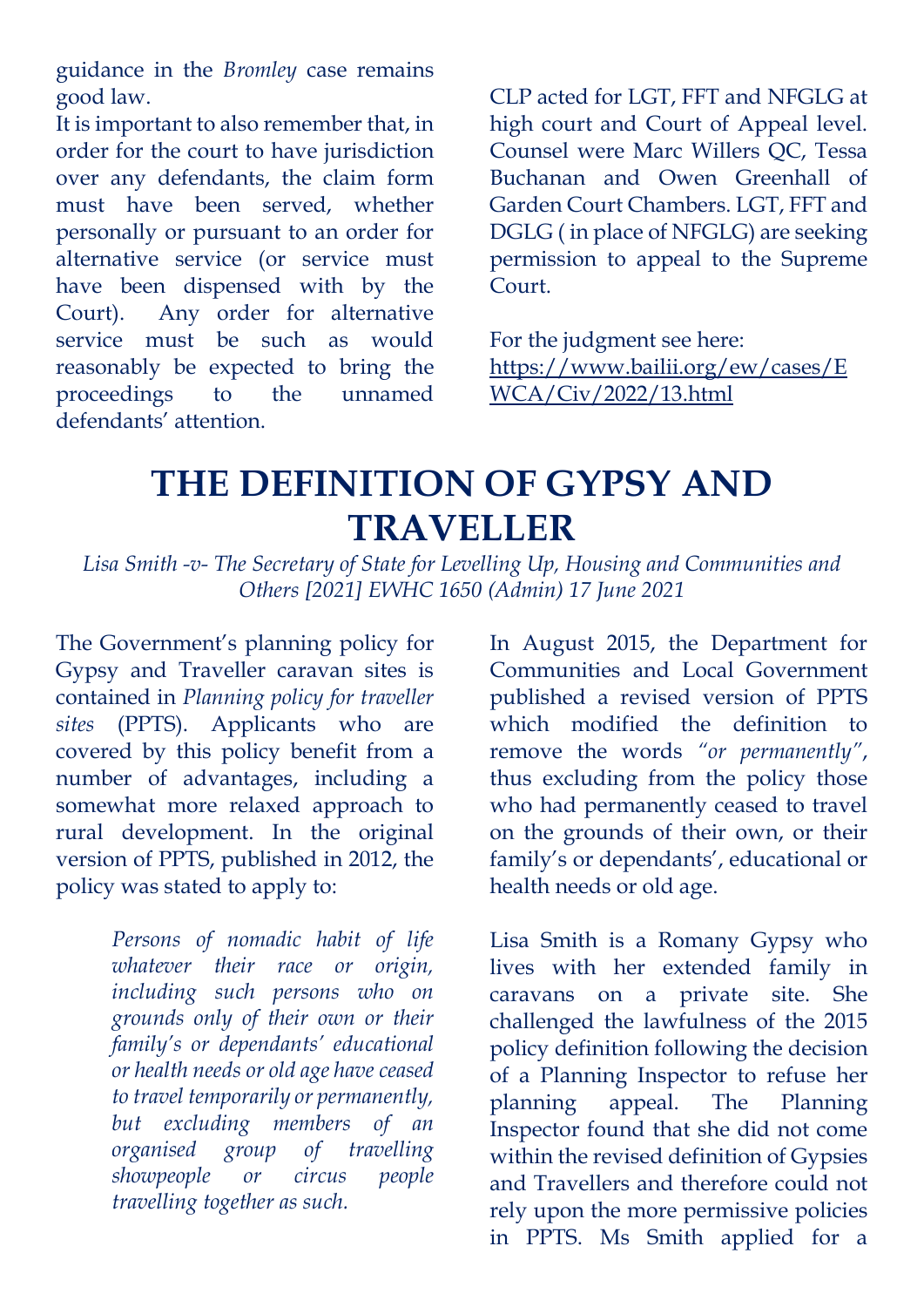statutory review of this decision under Town and Country Planning Act 1990 s 288. Four Gypsy and Traveller organisations together with Liberty and the Equality and Human Rights Commission were granted permission to intervene. The four organisations were: London Gypsies and Travellers; Friends, Families and Travellers; Southwark Travellers Action Group; and the National Federation of Gypsy Liaison Groups.

The Government did not dispute the fact that the amended definition was *prima facie* discriminatory. The Judge, Mr Justice Pepperall, referred to the equality impact assessment carried out by the Government prior to changing the policy:

*49. In June 2015, the Secretary of State undertook an impact assessment of the new planning policy in accordance with the public sector equality duty pursuant to s149 of the Equality Act 2010. Such analysis concluded:*

*'We recognise that this proposal will have an impact on the identified racial group i.e. Gypsies and Travellers. We note, for example, that Romany Gypsies and Irish Travellers are a protected race under the Equality Act 2010….Additionally, within this group there is likely to be a specific impact on the elderly, disabled and possibly women (particularly those from single parent families). We recognise that age, disability and gender are also protected characteristics under the Act.*

*The impacts are likely to be on article 8 rights to private and family life, home and correspondence. For* 

*example, this could mean that those persons without family connections will no longer be able to live with other members of their Gypsy and Traveller community'.*

The only issue was therefore whether this discrimination was justified. Pepperall J accepted that Gypsies and Travellers faced serious difficulties in obtaining planning permission (para 47):

*There is, however, clear evidence before me that there is an endemic problem, and I am entitled to express disquiet as to the poor outcomes achieved by so many Gypsies and the disproportionate difficulty faced by many Gypsies and Travellers in obtaining planning permission.* 

Pepperall J also noted the evidence of the Interveners as to the effect of the amended definition:

> 5*2. In 2019, the EHRC published its research report, Gypsy and Traveller Sites: The Revised Planning Definition's Impact on Assessing Accommodation Needs. The report's key finding was that the pre-2015 assessment of a sample of 20 local planning authorities that a further 1584 pitches were required fell to just 345 plus a further 450 pitches for households whose travelling status had not been ascertained. Dr Siobhan Spencer MBE, a trustee and cofounder of the National Federation of Gypsy Liaison Groups, observes that the report showed that PPTS 2015 had led to a sharp drop of almost 75% in the provision of pitches.*

*53. Ms Kirkby* [of FFT] *explains that nearly half of those assessed as needing a pitch in the south east fall outside the PPTS 2015 definition of*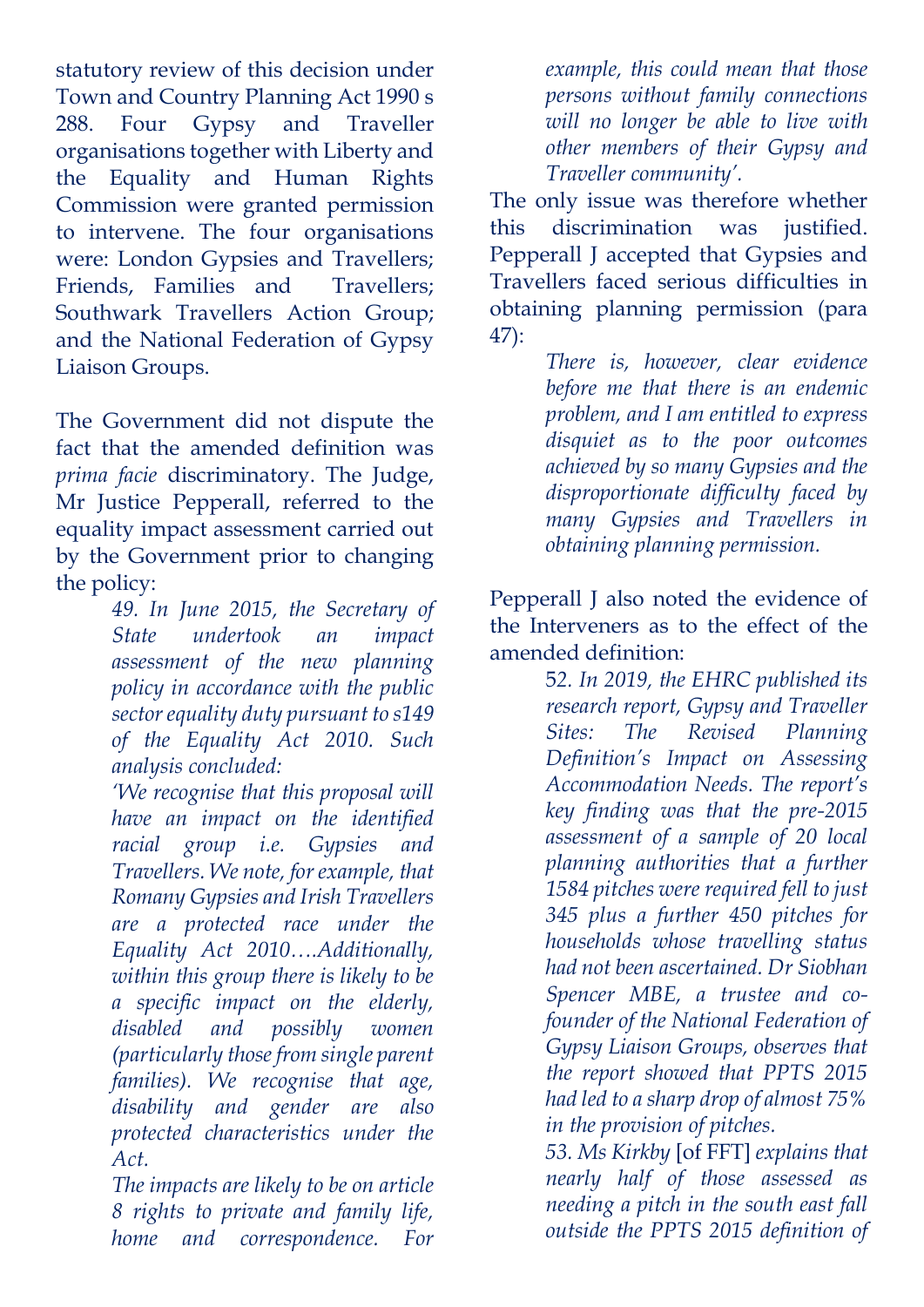*Gypsies and Travellers. Since the needs of such people will not be counted by Local Authorities assessing the required number of pitches, there will be inadequate provision for Gypsies and Travellers both now and for future generations.*

Nevertheless, the Judge found that the amended definition was justified. He placed reliance on the Court of Appeal judgment in *Wrexham County Borough Council v National Assembly of Wales*  [2003] EWCA Civ 835, which considered the lawfulness of a previous definition of Gypsies and Travellers for planning purposes:

> *78. The Wrexham Case authoritatively dealt with the position under article 8. While the case was not argued on the basis of article 14, the Court of Appeal's clear conclusions are instructive on three issues:*

> *78.1 First, that the ambit of the then applicable planning policy for Gypsies and Travellers was functional in that it focused on the applicant's way of life and consequent land-use needs, rather than upon his or her cultural needs.*

> *78.2 Secondly, the rationale for such policy was that a nomadic lifestyle brings with it special needs in that it renders nomads more vulnerable to homelessness if subjected to the normal rigours of planning control.*

> *78.3 Thirdly, that once a Gypsy or Traveller gives up his or her nomadic lifestyle, there is no justification for continuing to apply a more relaxed planning regime provided the planning system continues to respect the applicant's article 8 rights.*

*79. I am satisfied that PPTS 2015 remains at its core a functional test of nomadism and that its focus is upon the specific land-use needs of those leading a nomadic lifestyle.*

The Judge continued:

*80. In my judgment, the Secretary of State was plainly justified in drawing a distinction between the specific land-use needs of those seeking to lead a nomadic lifestyle and those seeking a more settled existence. The former throws up particular challenges both for applicants and planning authorities, and the Secretary of State was entitled to devise a specific policy focusing on that issue which did not also seek to address the cultural needs of those Gypsies and Travellers now seeking a permanent home.*

#### The Judge further stated:

*81. It was a matter for the executive and not the judiciary to determine whether:*

*81.1 The PPTS should make provision for the land-use needs of all Gypsies and Travellers irrespective of whether they remain nomadic or have ceased travelling.*

*81.2 Alternatively, the policy should make discrete provision only for the land-use needs of Gypsies and Travellers who remain of a 'nomadic habit of life' and make provision for the needs of permanently settled Gypsies and Travellers through the mainstream planning system.*

*82. There is nothing inherently objectionable to the executive choosing to take the latter approach as it did between 1994 and 2006 and again from 2015, provided that the*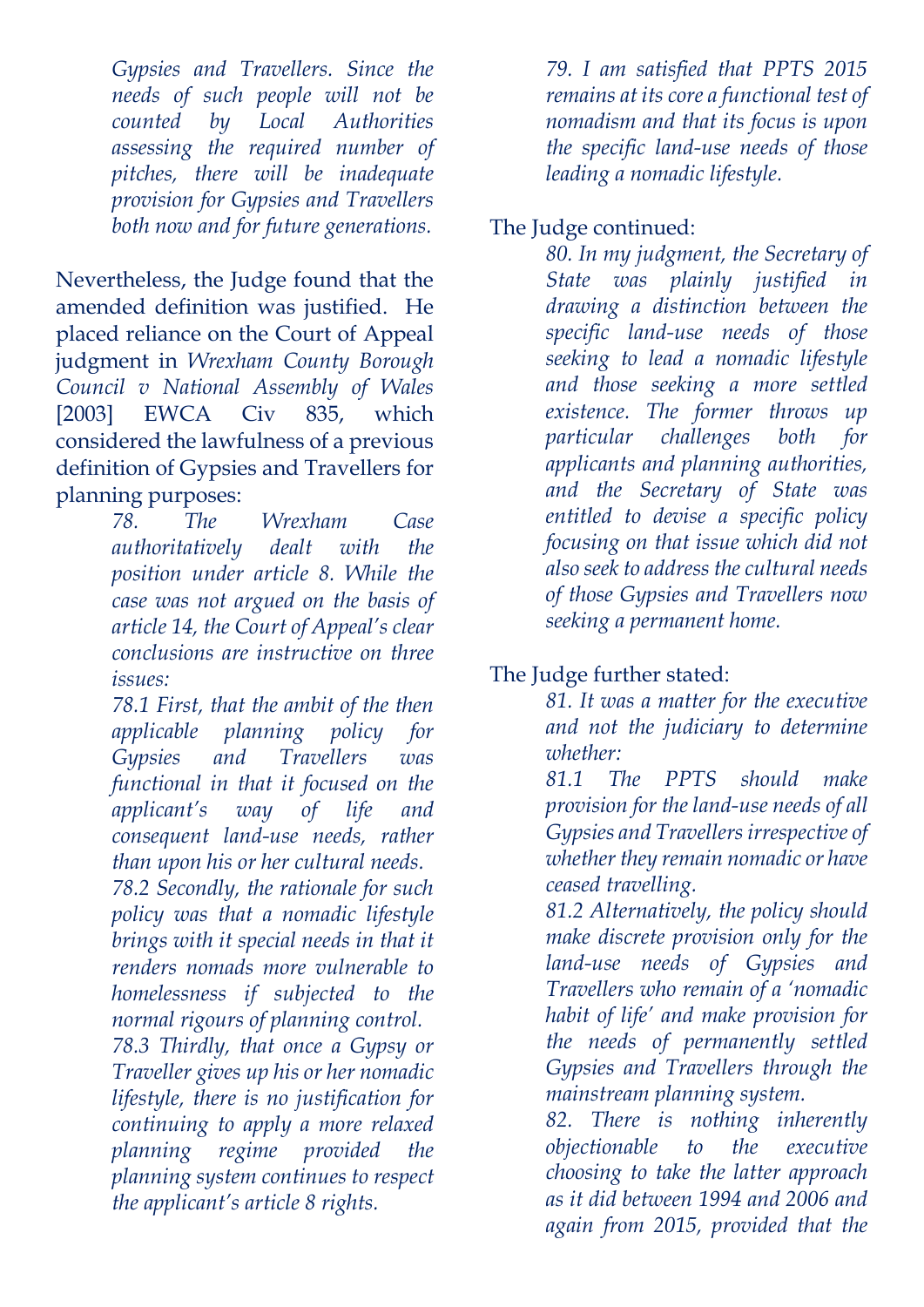*system is capable of taking into account the article 8 rights of permanently settled Gypsies and Travellers and their particular personal circumstances.*

#### Pepperall J concluded:

*87.1 It was a legitimate aim to distinguish between the land-use needs of nomadic people and of the settled community.*

*87.2 Provided the planning system as a whole takes into account the particular needs of Gypsies and Travellers who have retired from travelling, whether through age or disability, it was a proportionate* 

*means of achieving a legitimate aim to limit PPTS 2015 to the particular land-use needs of nomadic Gypsies and Travellers.*

Ms Smith has been granted permission to appeal to the Court of Appeal and the final hearing of that appeal is listed for 29 and 30 June 2022. Three of the Gypsy and Traveller organisations that intervened in the court below (together with the Derbyshire Gypsy Liaison Group replacing the National Federation) have been given permission to put in written submissions.

## **ADVERSE POSSESSION**

*Milton Keynes Council v Nathan Wilsher and Persons Unknown [2022] EWHC 578 (QB), 23 March 2022.*

The Claimant was the registered proprietor of Two Mile Ash Farm. The dispute concerned three fields ( 'the Land') that formed part of the land. The Claimant took action against the First Defendant as a trespasser. The First Defendant defended the action on the basis of adverse possession.

The relevant provisions of the Land Registration Act 2002 came into force on 13 October 2003. The First Defendant accepted that he could not satisfy the requirements of the 2002 Act so as to obtain registration on the basis of adverse possession since October 2003. However Mr Justice Eyre accepted on the evidence that the First Defendant

and his father before him had been in adverse possession of the Land by grazing horses and other livestock for a period of at least 12 years before 13 October 2003.

*Thanks to Tim Jones of No 5 Chambers, who acted for Mr Wilsher, for bringing this case to our attention.*

#### **SITE ALLOCATIONS** *Ashford Borough Council*

Following a judicial review challenge by a Gypsy woman who is on the Council's waiting list, the Council has withdrawn its site allocations policy, which simply allocated pitches on a first come first served basis (which, it was argued, was in breach of the Equality Act 2010) and replaced it with a banding system which takes account of personal circumstances such as health and disability.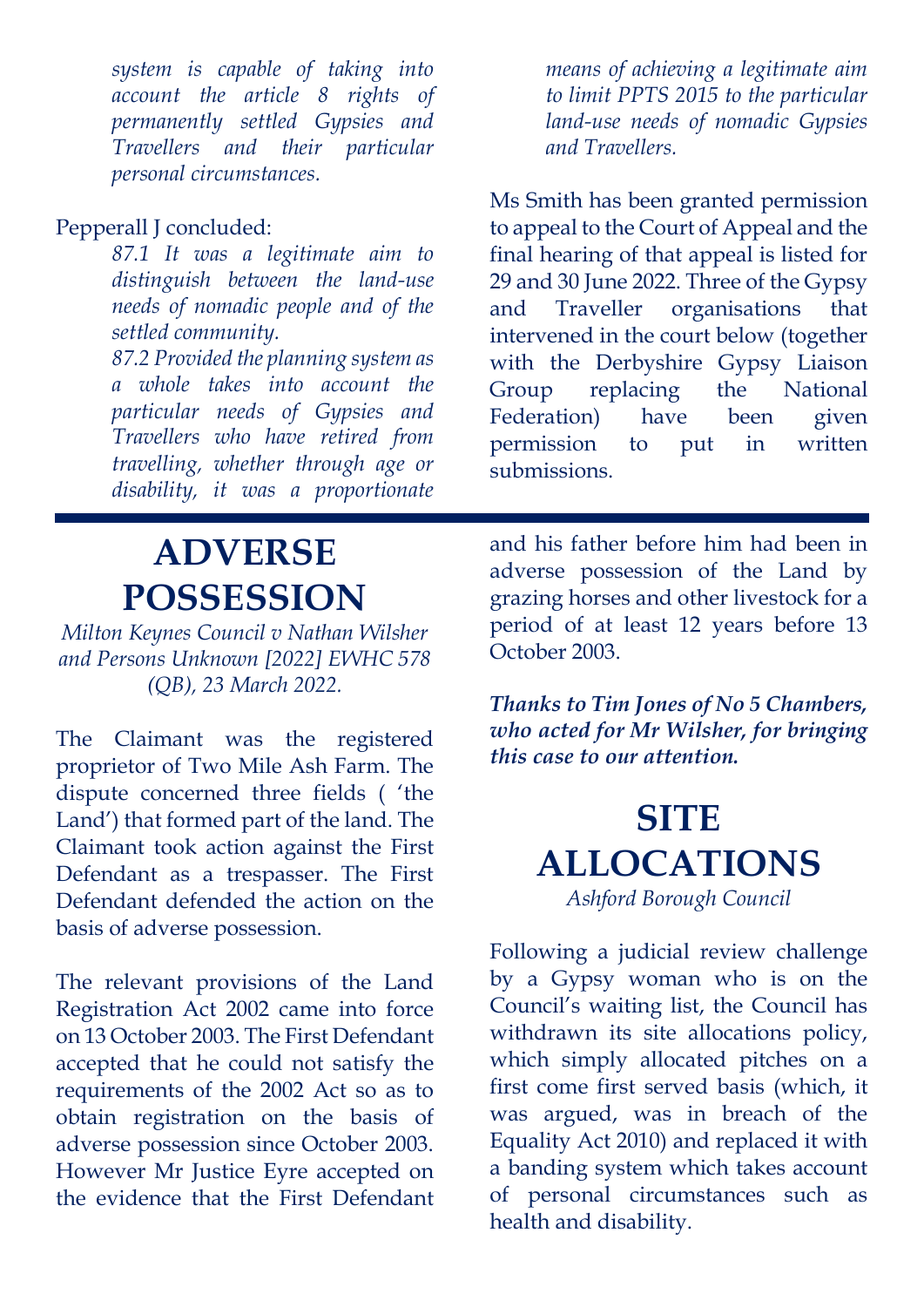# **Dame Laura Knight**

*In this edition we feature some of the paintings of Gypsies and Travellers by the British artist Dame Laura Knight.*